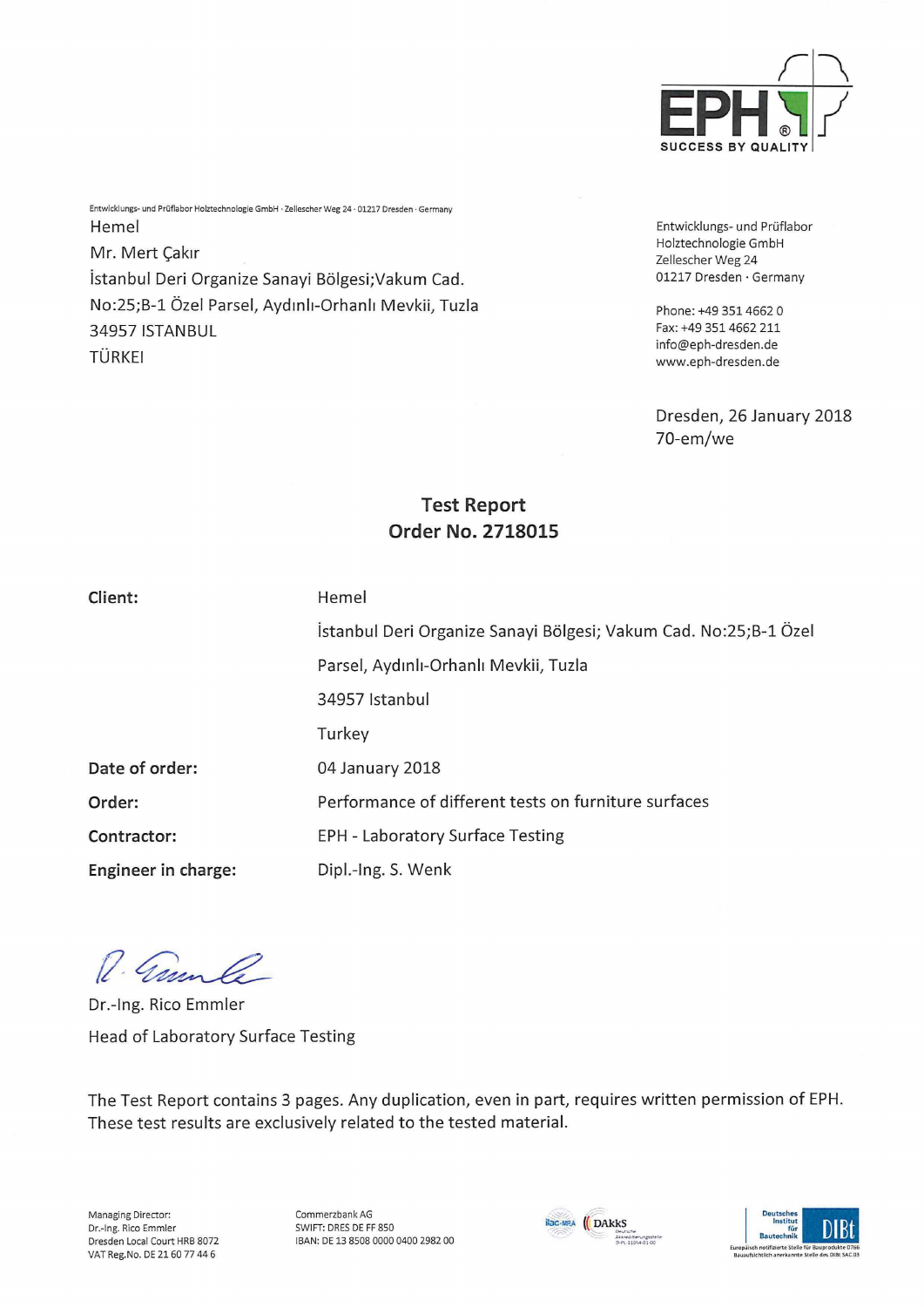### 1 Task

The authorized laboratory Entwicklungs- und Prüflabor für Holztechnologie GmbH (EPH) was instructed by Hemel to carry out different tests on furniture surfaces.

# 2 Test material

For the test, the client sent the following test material (receipt at EPH-laboratory on 10 January 2018):

Oak Wood with Wood oil 2C "natural"

### 3 Determination of the resistance to chemical agents according to CEN/TS 16209:2011

We have determined the resistance to chemical agents according to CEN/TS 16209:2011 for the class A and class B with red wine. The test was carried out according to EN 12720:2014.

The test was carried out: 17 January  $-$  19 January 2018

### 4 Results

#### Level of use class A according to CEN/TS 16209:2011

|                 |                     | Results for level of use class A |             |               |  |  |
|-----------------|---------------------|----------------------------------|-------------|---------------|--|--|
| Test agent      |                     | <b>Duration of</b>               | Requirement | <b>Tested</b> |  |  |
|                 |                     | exposure                         | (Grade)     | variant       |  |  |
| $\mathbf{1}$    | Acetic acid 10 %    | 16 h                             | 4           | 5             |  |  |
| 2               | Acetone             | 10 min                           | 4           | 5             |  |  |
| $\overline{3}$  | Ammonia 10 %        | 16h                              | 4           | 1             |  |  |
| $\vert$         | Citric acid 10 %    | 16h                              | 4           | 5             |  |  |
| 5 <sup>1</sup>  | Cleansing agent     | 16 h                             | 4           | 5             |  |  |
| 6               | Coffee              | 16 h                             | 4           | 5             |  |  |
| $\overline{7}$  | Ethanol 48 %        | 6h                               | 4           | 5             |  |  |
| 8 <sup>1</sup>  | Paraffin oil        | 24 h                             | 4           | 5             |  |  |
| 9               | Water               | 24 h                             | 4           | 5             |  |  |
| 10 <sup>1</sup> | Sudor, basic medium | 1 <sub>h</sub>                   | 4           | 5             |  |  |
| Add.            | Red wine            | 16h                              | 5           | 5             |  |  |